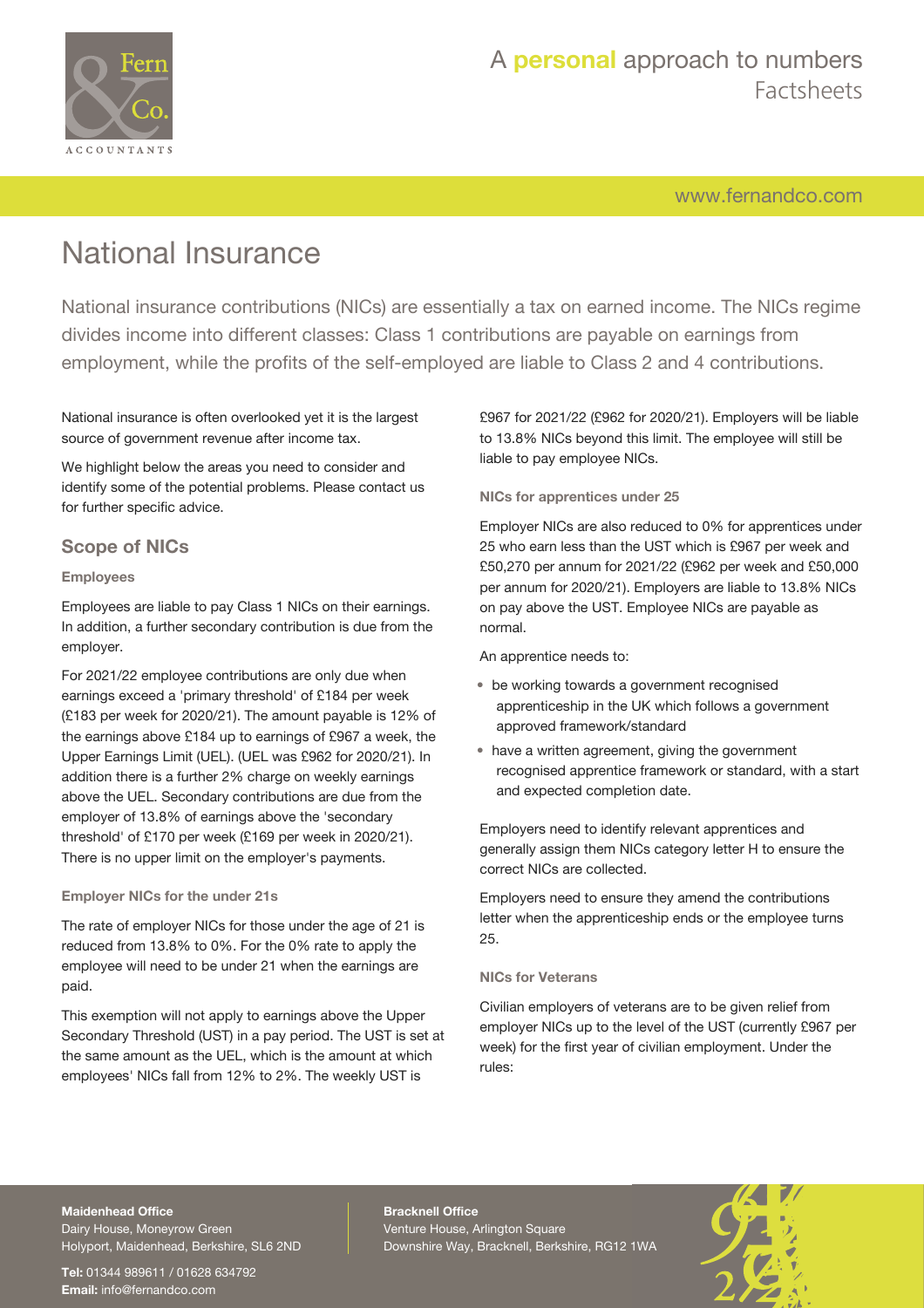

## [www.fernandco.com](http://www.fernandco.com)

- the relief will apply from 6 April 2021, but employers NIC will need to be paid for the year and reclaimed post 6 April 2022
- from 6 April 2022, the relief should be available through the PAYE
- a qualifying veteran will have been a member of the Regular Armed Forces and have completed at least one day of basic training
- it will not matter when the veteran left the armed forces.

This measure will apply from 6 April 2021 until 5 April 2024.

## **Benefits in kind**

Employers providing benefits such as company cars for employees have a further NICs liability under Class 1A. Contributions are payable on the amount charged to income tax as a taxable benefit.

Most benefits are subject to employer's NICs. The current rate of Class 1A is the same as the employer's secondary contribution rate of 13.8% for benefits provided.

## **The self-employed**

NICs are due from the self-employed as follows:

- flat rate contribution (Class 2)
- variable amount based on the taxable profits of the business (Class 4).

The liability to pay Class 2 NICs arises at the end of each year, and is generally collected as part of the final self assessment payment.

The amount of Class 2 NICs due is calculated based on the number of weeks of self-employment in the year and calculated at a rate of £3.05 per week for 2021/22 (£3.05 per week for 2020/21).

Self-employed individuals with profits below the Small Profits Threshold of £6,515 for 2021/22 (£6,475 for 2020/21) are not liable to Class 2 NICs but have the option to pay Class 2 NICs voluntarily at the end of the year so that they may protect their benefit rights.

#### **Class 4**

For 2021/22 Class 4 is payable at 9% on profits between £9,568 and £50,270 (between £9,500 and £50,000 for 2020/ 21). In addition, there is a further 2% on profits above £50,270 (£50,000 for 2020/21).

#### **Class 3 voluntary contributions**

Flat rate voluntary contributions are payable under Class 3 of £15.40 per week for 2021/22 (£15.30 per week for 2020/21). They give an entitlement to basic retirement pension and may be paid by someone not liable for other contributions in order to maintain a full NICs record.

Class 3 contributions, which can be paid voluntarily to protect entitlement to the State Pension and Bereavement Benefit, also give entitlement to the standard rate of Maternity Allowance and contributory Employment and Support Allowance for the self-employed.

## **National Insurance - Employment Allowance**

The Employment Allowance is available to many employers and can be offset against their employer Class 1 NICs liability. The amount of the Employment Allowance is currently £4,000.

Companies, where the director is the sole employee earning above the secondary threshold, are unable to claim the Employment Allowance.

From 6 April 2020 the Employment Allowance is restricted to those employers whose employers' NIC bill is below £100,000 in the previous tax year.

## **Maidenhead Office**

Dairy House, Moneyrow Green Holyport, Maidenhead, Berkshire, SL6 2ND

**Tel:** 01344 989611 / 01628 634792 **Email:** [info@fernandco.com](mailto:info@fernandco.com)

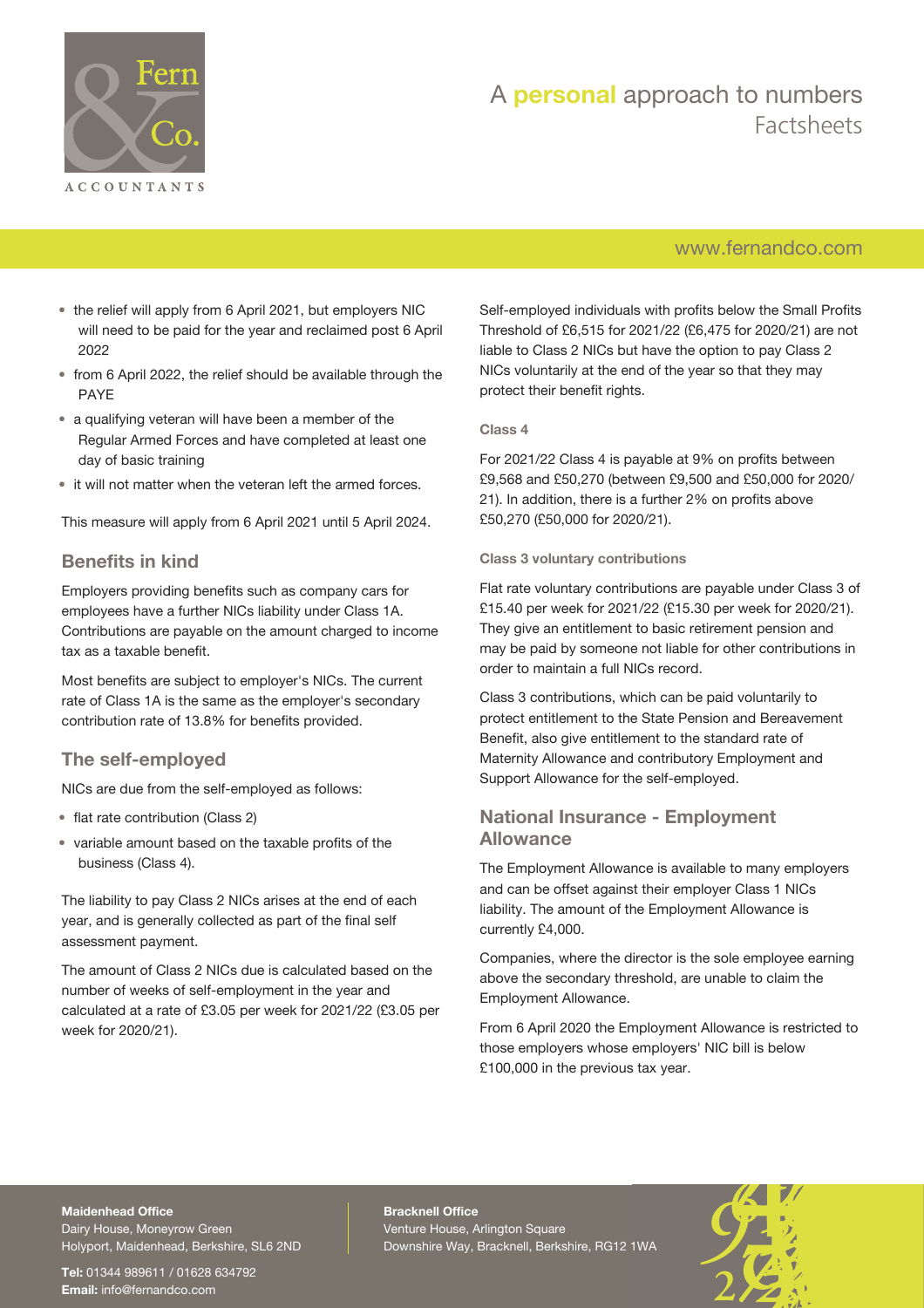

## [www.fernandco.com](http://www.fernandco.com)

The Employment Allowance will operate as de minimis State aid. This means it will count towards the total aid a business is entitled to under the relevant de minimis State aid cap.

There are other exceptions for employer Class 1 liabilities including liabilities arising from:

- a person who is employed (wholly or partly) for purposes connected with the employer's personal, family or household affairs. However, the allowance may be available for those employing care and support workers. Please contact us if this may be relevant to you as there are specific conditions which must be satisfied
- the carrying out of functions either wholly or mainly of a public nature (unless charitable status applies), for example, NHS services and General Practitioner services
- employer contributions deemed to arise under IR35 for personal service companies.

There are also rules to limit the employment allowance to a total of £4,000 where there are 'connected' employers. For example, two companies are connected with each other if one company controls the other company.

The allowance is limited to the employer Class 1 NICs liability if that is less than the Employment Allowance.

The allowance is claimed as part of the normal payroll process. The employer's payment of PAYE and NICs is reduced each month to the extent it includes an employer Class 1 NICs liability until the Employment Allowance limit has been reached.

## **Potential problems**

#### **Time of payment of contributions**

Class 1 contributions are payable at the same time as PAYE ie monthly. Class 1A contributions are not due until 19 July (22nd for cleared electronic payment) after the tax year in which the benefits were provided.

It is therefore important to distinguish between earnings and benefits.

#### **Earnings**

Class 1 earnings will not always be the same as those for income tax. Earnings for NI purposes include:

- salaries and wages
- bonuses, commissions and fees
- holiday pay
- certain termination payments.

Problems may be encountered in relation to the treatment of:

- expense payments
- benefits.

Expense payments will generally be outside the scope of NI where they are specific payments in relation to identifiable business expenses. However NI is payable on round sum allowances.

In general benefits are not liable to Class 1 NICs. There are however some important exceptions including:

- most vouchers
- stocks and shares
- other assets which can be readily converted into cash
- the payment of an employee's liability by an employer.

#### **Directors**

Directors are employees and must pay Class 1 NICs. However directorships can give rise to specific NICs problems. For example:

- directors may have more than one directorship
- fees and bonuses are subject to NICs when they are voted or paid whichever is the earlier
- directors' loan accounts where overdrawn can give rise to a NICs liability.

We can advise on the position in any specific circumstances.

#### **Maidenhead Office**

Dairy House, Moneyrow Green Holyport, Maidenhead, Berkshire, SL6 2ND

**Tel:** 01344 989611 / 01628 634792 **Email:** [info@fernandco.com](mailto:info@fernandco.com)